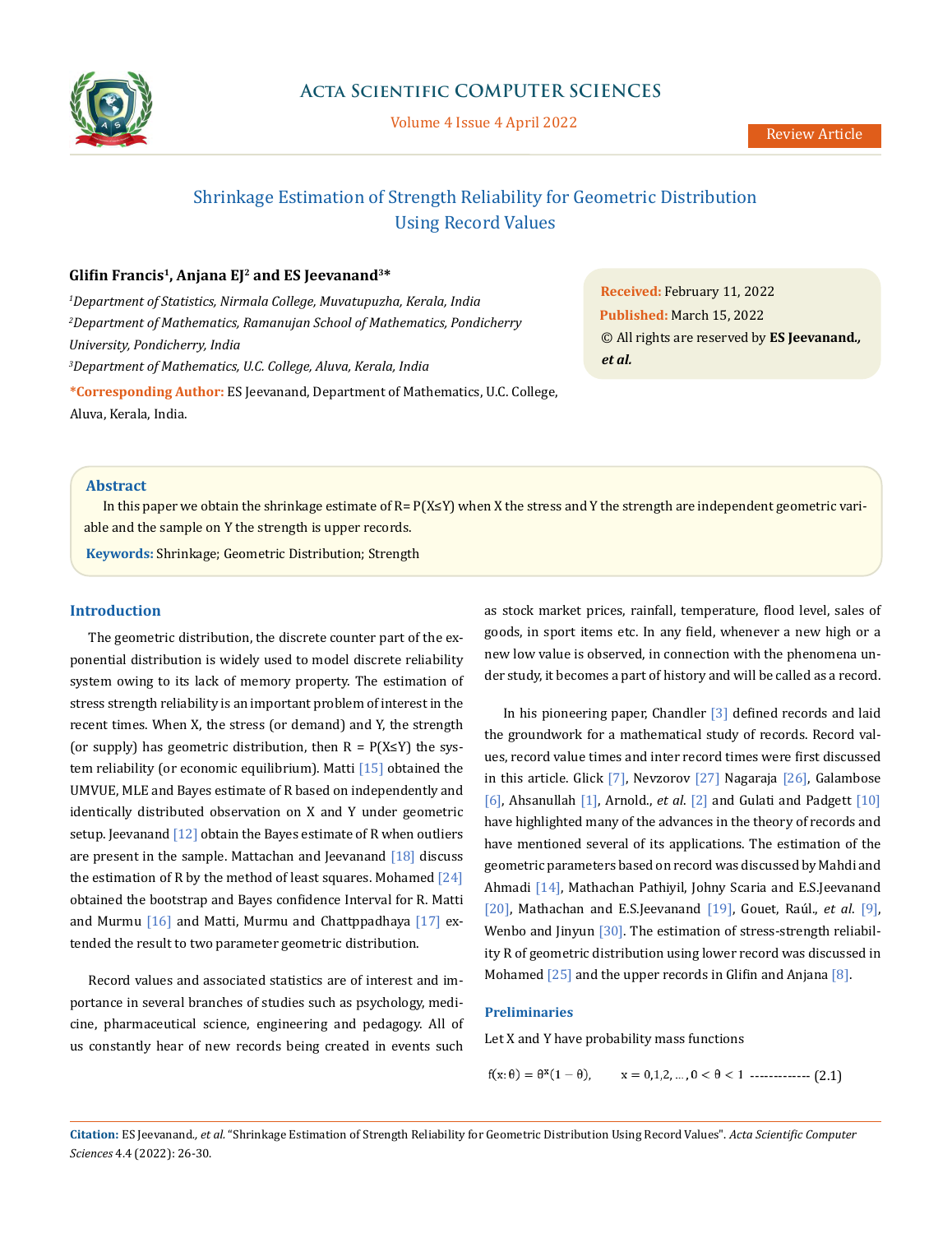And

------------(2.2)

Then

$$
R = P(X \le Y) = \frac{1-\theta}{1-\theta\mu'}, \qquad 0 < R \le 1 \quad \cdots \cdots \cdots \cdots \cdots \cdots \quad (2.3)
$$

In the present paper we obtain the Shrinkage estimate of R when the data on the strength (Y) are records and a normal sample for the stress (X). We present the finding in the following manner. After a formal derivation of the stress strength reliability in section 2, we obtain the shrinkage estimate of R in section 3. Finally the last section is devoted to the simulation study.

#### **Estimates of R**

Let be a random sample of n observation from (2.1), then its likelihood function is giv by

L -------------- (3.1)

Now let  ${Y_i}$  i = 1, 2, ...N be a sequence of observations from  $(2.2)$ . Let be the first  $(n + 1)$  upper record obtained from the above sequence. Then the likelihood function of is given by

L 
$$
(r_0, r_1, ..., r_n | \mu) = \mu^{r_n} (1 - \mu)^{n+1}
$$
 (3.2)

Using (3.1) and (3.2) the joint likelihood function can be written as

$$
L\,\left(\underline{x},\underline{r}|\theta,\mu\,\right)=\,\theta^{n\bar{x}}(1-\theta)^n\mu^{r_n}(1-\mu)^{n+1}\,\,{}^{............} \quad \ \ (3.3)
$$

Taking Logarithm on both side of (3.3) and differentiating partially with respect to and equating to zero we get the MLE of as

$$
\hat{\theta}_{\text{mle}} = \frac{\bar{x}}{\bar{x} + 1} \quad \text{---} \quad (3.4)
$$

And

$$
\hat{\mu}_{mle} = \frac{r_n}{r_n + n + 1}
$$
 (3.5)

Substituting (3.3) and (3.5) in (2.3) we obtained the MLE of R as

$$
\widehat{R}_{mle}=\tfrac{1-\widehat{\theta}}{1-\widehat{\theta}\widehat{\mu}}=\tfrac{r_n+n+1}{r_n+(n+1)(\overline{x}+1)} \ \ \text{......}\ \ (3.6)
$$

From the above expression, it is very difficult to find the exact variance and distribution of . So we use the multivariate delta method (See Wasserman [29], Soliman., *et al*. [28], Dhanya, M. and Jeevavand, E. S. [4], Khan, M.J.S. and Khatoon, B. [13]) to find the approximate estimate of the asymptotic variance of which is given as follows.

Let the Fisher Information matrix

$$
\emptyset(\theta,\mu) = \begin{bmatrix} \mathbf{E} \left( \frac{-\partial^2 \ln \mathbf{L}}{\partial \theta \partial \mu} \right) & \mathbf{E} \left( \frac{-\partial^2 \ln \mathbf{L}}{\partial \theta \partial \mu} \right) \\ \mathbf{E} \left( \frac{-\partial^2 \ln \mathbf{L}}{\partial \theta \partial \mu} \right) & \mathbf{E} \left( \frac{-\partial^2 \ln \mathbf{L}}{\partial \mu^2} \right) \end{bmatrix} = \begin{bmatrix} \frac{\mathbf{n}}{\theta(1-\theta)^2} & \mathbf{0} \\ \mathbf{0} & \frac{\mathbf{n+1}}{\mu(1-\mu)^2} \end{bmatrix} \quad \text{and} \quad (3.7)
$$

And

$$
B' = \begin{bmatrix} \frac{\partial R}{\partial \theta} & \frac{\partial R}{\partial \mu} \end{bmatrix} = \begin{bmatrix} \frac{\mu - 1}{(1 - \theta \mu)^2} & \frac{\theta (1 - \theta)}{(1 - \theta \mu)^2} \end{bmatrix} \cdots (3.8)
$$

Then

$$
\sigma_R^2 = V(R) = B'^{\emptyset^{-1}}B = \tfrac{\theta (n \mu \theta + n + 1)(1 - \theta)^2 (1 - \mu)^2}{(n^2 + n)(1 - \mu \theta)^4} \cdots \tfrac{1}{(1 - \mu)^2} (3.9)
$$

Substituting the estimated value , in (3.9) we get the estimate of  $V(R)$  as

$$
\widehat{\sigma}_R^2 = V\big(\widehat{\mathrm{R}}_{mle}\big) = \tfrac{\widehat{\theta}_{mle}(\widehat{\mathrm{n}}\widehat{\mathrm{\mu}}_{mle}\widehat{\theta}_{mle}+n+1)(1-\widehat{\theta}_{mle})^2(1-\widehat{\mathrm{\mu}}_{mle})^2}{(n^2+n)(1-\widehat{\mathrm{\mu}}_{mle}\widehat{\theta}_{mle})^4}.\ldots \ldots \ldots \ldots \tag{3.10}
$$

#### **Shrinkage estimation with constant shrinkage factor**

In this case we use the Thompson shrinkage estimator of say as

-------------- (3.11)

With  $\psi(\hat{\beta}) = 0.01$  the constant shrinkage weight factor suggested by Hameed., *et al*. (2020) this leads the Shrinkage estimates of and as

$$
\hat{\theta}_{\rm sh} = 0.01 \hat{\theta}_{\rm ub} + 0.99 \hat{\theta}_{\rm 0} \cdots \cdots \cdots (3.12)
$$

And

$$
\hat{\mu}_{\rm sh} = 0.01 \hat{\mu}_{\rm mle} + 0.99 \hat{\mu}_{0} \dots \dots \dots \dots \dots \dots \dots \dots (3.13)
$$

Where  $\hat{\theta}_0$  and  $\hat{\mu}_0$  is taken as the boot strap estimate of and.

This leads to the constant shrinkage estimate of R as

$$
\widehat{R}_{sh} = \frac{1 - \widehat{\theta}_{sh}}{1 - \widehat{\theta}_{sh} \widehat{\mu}_{sh}} \quad \dots \quad (3.14)
$$

To obtain the boot strap estimate we use the following boot strap algorithm (Efron [5]).

#### **Step-1**

Generate the sample of size n using Monte Carlo method for geometric distribution with parameter . To carry out the simula-

**Citation:** ES Jeevanand*., et al.* "Shrinkage Estimation of Strength Reliability for Geometric Distribution Using Record Values". *Acta Scientific Computer Sciences* 4.4 (2022): 26-30.

27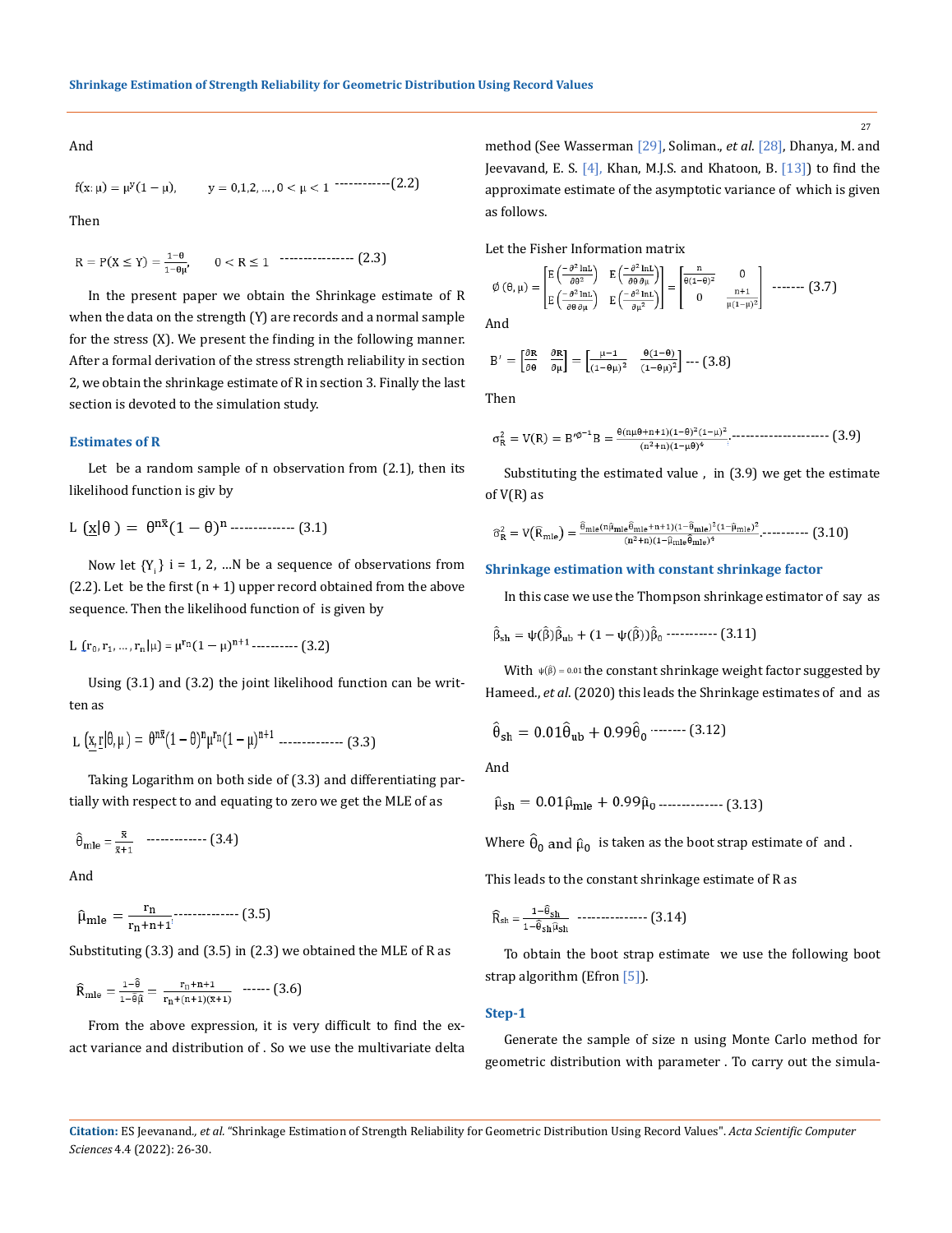tion study using record values from geometric distribution, first we simulate samples of size 1,000 each from the distribution with specified parameter values. Then, from these, samples having 6 or more record values (ie. having at least are sorted out. Using these short listed sets of records, thus obtained, the estimators of the respective entropy measures are computed.

Compute the MLE of  $\theta$  and  $\mu$  say  $\hat{\theta}_{mle}$ ,  $\hat{\mu}_{mle}$ , given (3.4) and (3.5).

#### **Step-2**

Generate an independent parametric bootstrap sample using say , instead of and .

#### **Step-3**

Calculate the maximum likelihood estimate of , using the sample obtained in step 2.

#### **Step-4**

Repeat the step-2 and step-3 N times to obtained the parametric bootstrap estimates, , and .

#### **The modified Thompson type shrinkage estimator**

Here we use two type of shrinkage estimate first one the modified Thompson type shrinkage weight factor suggested by Hameed., *et al*. [11] and Shrinkage weight factor suggested by Mehta and Srinivasan [23]) to find out the shrinkage estimator.

Weight factor suggested by Hameed., *et al*. here we take the weight factor as

$$
\varphi\big(\widehat{R}\big)=\frac{\widehat{\textbf{R}}_{mle}\textbf{-}\widehat{\textbf{R}}_{0}}{\left(\widehat{\textbf{R}}_{mle}\textbf{-}\widehat{\textbf{R}}_{0}\right)^{2}+\text{var}(\widehat{\textbf{R}}_{mle})}\left(0.001\right)\textbf{---}\textbf{---}\textbf{---}\left(3.15\right)
$$

Where var $(\widehat{R}_{mle})$  is as defined in (3.10). So the modified Thomason type shrinkage estimator will be

$$
\widehat{R}_{\text{Th}} = \varphi(\widehat{R})\widehat{R}_{\text{mle}} + (1 - \varphi(\widehat{R}))\widehat{R}_0 \cdots \cdots \cdots \cdots \cdots \quad (3.16)
$$

Shrinkage weight factor suggested by Mehta and Srinivasan (1971) here we take the weight factor as

$$
\phi\big(\widehat{R}\big) = a \exp\left\{-\tfrac{b(\widehat{R}_{mle}-\widehat{R}_0)^2}{var(\widehat{R}_{mle})}\right\} \cdots \cdots \cdots \cdots \cdots \cdots \cdots \left(3.17\right)
$$

Where 0<a<1and b>0 So the modified Thomason type shrinkage estimator will be

.---------------(3.18)

#### **Empirical Study**

Here, we first obtain a bootstrap estimate for R by using a parametric percentile bootstrap method (Efron [5]) given in section 3. Then we calculate the Shrinkage estimated suggested above. The result are exhibited in table 1.

| No of<br>records |      |             | sh     |        |        |
|------------------|------|-------------|--------|--------|--------|
| r1               | 2,3  | Bias        | 0.3449 | 0.269  | 0.1156 |
|                  |      | <b>MSE</b>  | 0.1741 | 0.1047 | 0.0789 |
|                  | 2,5  | <b>Bias</b> | 0.0818 | 0.1155 | 0.0545 |
|                  |      | MSE         | 0.0172 | 0.0294 | 0.0068 |
|                  | 5,10 | <b>Bias</b> | 0.1410 | 0.1046 | 0.0848 |
|                  |      | <b>MSE</b>  | 0.0308 | 0.0719 | 0.0467 |
| r3               | 2,3  | Bias        | 0.1290 | 0.1277 | 0.0498 |
|                  |      | MSE         | 0.0584 | 0.0434 | 0.0090 |
|                  | 2,5  | <b>Bias</b> | 0.1174 | 0.095  | 0.0746 |
|                  |      | MSE         | 0.0533 | 0.0485 | 0.0266 |
|                  | 5,10 | <b>Bias</b> | 0.1665 | 0.0354 | 0.0009 |
|                  |      | <b>MSE</b>  | 0.0519 | 0.0024 | 0.0003 |
| r5               | 2,3  | <b>Bias</b> | 0.1355 | 0.1013 | 0.0791 |
|                  |      | <b>MSE</b>  | 0.0119 | 0.0235 | 0.0059 |
|                  | 2,5  | <b>Bias</b> | 0.0301 | 0.0773 | 0.0495 |
|                  |      | MSE         | 0.0119 | 0.0235 | 0.0207 |
|                  | 5,10 | <b>Bias</b> | 0.2124 | 0.0453 | 0.0016 |
|                  |      | MSE         | 0.0671 | 0.0025 | 0.0001 |

**Table 1:** Estimators of the reliability measures.

# **Conclusion**

The conclusions from the empirical study are

- For all values of and, the estimators of R are close to their respective actual values and have low mean square errors.
- The biases and mean square errors reduce considerably when the value of and increase or when higher records are used in the estimation procedure.
- Among the three estimates  $_{sh}$ , and, the estimator has lesser bias and have low mean square errors then the other two.
- The estimate performs better than  $_{\text{sh}}$ , in all cases.

**Citation:** ES Jeevanand*., et al.* "Shrinkage Estimation of Strength Reliability for Geometric Distribution Using Record Values". *Acta Scientific Computer Sciences* 4.4 (2022): 26-30.

28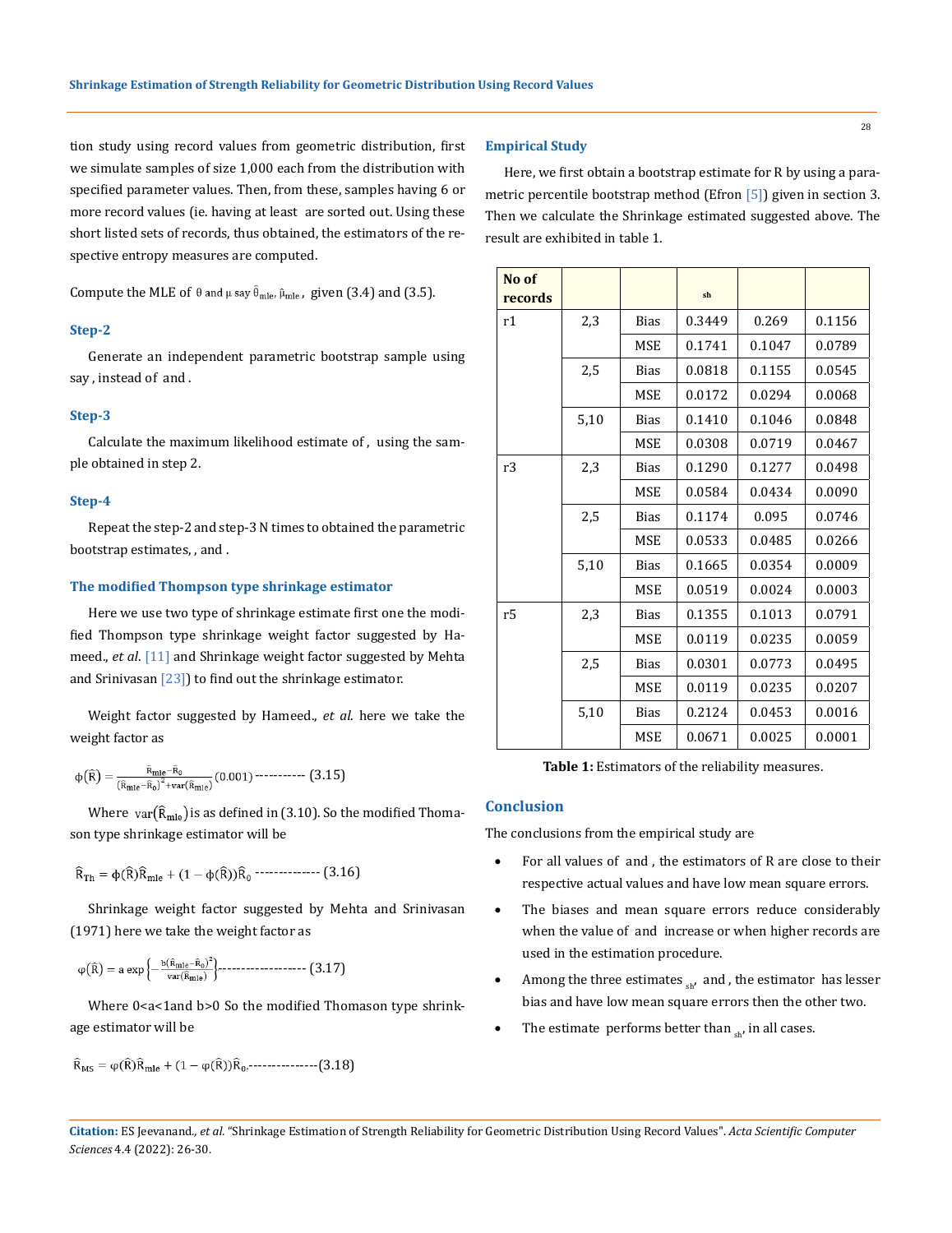# **Bibliography**

- 1. Ashanullah M. "Record Statistics". Nova Science Publishers, New York (1995).
- 2. Arnold BC., *et al*. Records, John Wiley and Sons, New York (1998).
- 3. [Chandler K N. "The distribution and frequency of record val](https://www.jstor.org/stable/2983870)ues". *Journal of the Royal statistical Society, Series B* 14 (1952): [220-228.](https://www.jstor.org/stable/2983870)
- 4. [Dhanya M and Jeevavand E S. "Stress-Strength Reliability of](https://www.researchgate.net/publication/326486864_Stress-Strength_Reliability_Of_Power_Function_Distribution_Based_On_Records)  [Power Function Distribution based on Records".](https://www.researchgate.net/publication/326486864_Stress-Strength_Reliability_Of_Power_Function_Distribution_Based_On_Records) *Journal of Sta[tistics Applications and Probability](https://www.researchgate.net/publication/326486864_Stress-Strength_Reliability_Of_Power_Function_Distribution_Based_On_Records)* 7.1 (2018): 39-48.
- 5. Efron B. "The Jackknife, the Bootstrap and Other Resembling Plans". SIAM, Philadelphia (1982).
- 6. Galambose J. "The Asymptotic Theory of Extreme Order Statistics". 2nd Edition, Krieger, Florida (1987).
- 7. [Glick N. "Breaking records and breaking boards".](https://www.jstor.org/stable/2978044) *American [Mathematical Monthly](https://www.jstor.org/stable/2978044)* 85 (1978): 2-25.
- 8. Glifin Francis and Anjana E J. "Estimation of Stress Strength Reliability for Geometric distribution using record values". *Journal of Information Storage and Processing System* 20-1 (2021): 175-181.
- 9. Gouet Raúl., *et al*. "Statistical inference for the geometric distribution based on -records". *Computational Statistics and Data Analysis* 78 (2014): 21-32.
- 10. Gulati S and Padgett W J. "Parametric and Nonparametric Inference from Record Breaking Data". Springer-Verlag, New York (2003).
- 11. Hameed B A., *et al*[. "On Estimation of P \(Y1<X<Y2\) in Cased](https://ijs.uobaghdad.edu.iq/index.php/eijs/article/view/1490)  [Inverse Kumaraswamy Distribution".](https://ijs.uobaghdad.edu.iq/index.php/eijs/article/view/1490) *Iraqi Journal of Science*  [\(2020\): 845-853.](https://ijs.uobaghdad.edu.iq/index.php/eijs/article/view/1490)
- 12. Jeevanand E S. "Estimation of reliability under stress-strength model for the geometric distribution in presence of spurious observations". In Statistical Methods for Quality and Reliability: Proceedings of the International Conference on Quality improvement through Statistical Methods. Edited by N. Unnikrishnan Nair and P.G.Sanakran, 1998, 71-81, Educational Publishers, Ernakulam, India (1998).
- 13. [Khan MJS and Khatoon B. "Statistical inferences of R=P \(X<Y\)](https://www.proquest.com/openview/f762b0b5b61a50eaa3942b4b262c56b1/1?pq-origsite=gscholar&cbl=2044270)  [for Exponential Distribution based on Generalized Order Sta](https://www.proquest.com/openview/f762b0b5b61a50eaa3942b4b262c56b1/1?pq-origsite=gscholar&cbl=2044270)tistics". *[Annals of Data Science](https://www.proquest.com/openview/f762b0b5b61a50eaa3942b4b262c56b1/1?pq-origsite=gscholar&cbl=2044270)* 7.3 (2020): 525-545.
- 14. Madhi Doostparast and Ahamdi J. "Statistical Analysis for geometric distribution based on records". *Computer and Mathematics with Application* 52.6-7 (2006): 905-916.
- 15. [Maiti SS. "Estimation of P \(X<Y\) in geometric case".](https://www.researchgate.net/publication/270282585_Estimation_of_PXY_in_the_Geometric_case) *Journal of [the Indian Statistical Association](https://www.researchgate.net/publication/270282585_Estimation_of_PXY_in_the_Geometric_case)* 33.2 (1995): 87-91.
- 16. [Maiti S and Sudhir Murmu. "Bayesian estimation on reliability](https://www.researchgate.net/publication/297816050_BAYESIAN_ESTIMATION_OF_RELIABILITY_IN_TWO-_PARAMETER_GEOMETRIC_DISTRIBUTION)  [in two parameter geometric distribution".](https://www.researchgate.net/publication/297816050_BAYESIAN_ESTIMATION_OF_RELIABILITY_IN_TWO-_PARAMETER_GEOMETRIC_DISTRIBUTION) *Journal of Reliability [and Statistical Studies](https://www.researchgate.net/publication/297816050_BAYESIAN_ESTIMATION_OF_RELIABILITY_IN_TWO-_PARAMETER_GEOMETRIC_DISTRIBUTION)* 8.2 (2015): 41-58.
- 17. Maiti S., *et al*[. "Estimation of Reliability in the Two-Parameter](https://arxiv.org/abs/1501.05072)  [Geometric Distribution" \(2015\).](https://arxiv.org/abs/1501.05072)
- 18. [Mathachan Pathiyil and Jeevanand ES. "Reliability measures](https://esjeevanand.uccollege.edu.in/pubs/reliability-measures-of-geometric-distribution-by-least-square-procedures/)  [of geometric distribution by least square procedures".](https://esjeevanand.uccollege.edu.in/pubs/reliability-measures-of-geometric-distribution-by-least-square-procedures/) *Recent [Advances in Statistical Theory and Applications](https://esjeevanand.uccollege.edu.in/pubs/reliability-measures-of-geometric-distribution-by-least-square-procedures/)* 1 (2005): 117- [125.](https://esjeevanand.uccollege.edu.in/pubs/reliability-measures-of-geometric-distribution-by-least-square-procedures/)
- 19. Mathachan Pathiyil and Jeevanand ES. "Estimation of the Residual Entropy Function of the Geometric Distribution Using Record Values". in the Proceedings of the National Workshop on Bayesian Statistics and MCMC Methods using BUGS and R, St. Thomas College, Pala, 26-30, July, (2009).
- 20. Mathachan Pathiyil., *et al*. "On the estimation of the parameter of geometric distribution using record values". *Some Recent Innovation in Statistics* (2008): 83-92.
- 21. Mathachan Pathiyil Johny Scaria., *et al*. "Record values from geometric distribution and associated Inference". *STARS* 2.2 (2008): 163-174.
- 22. McLntyre, G. A. "A method for unbiased selective sampling, using ranked sets". *Australian Journal of Agricultural Research* 3.90 (1952): 385-390.
- 23. [Mehta J S and Srinivasan R. "Estimation of the Mean by shrink](https://www.jstor.org/stable/2284853)age to a Point". *JASA* [66 \(1971\): 86-90.](https://www.jstor.org/stable/2284853)
- 24. [Mohamed M O. "Inference for reliability and Stress-Strength](https://www.researchgate.net/publication/344201378_Inference_for_Reliability_and_Stress-Strength_for_Geometric_Distribution)  [for Geometric distribution".](https://www.researchgate.net/publication/344201378_Inference_for_Reliability_and_Stress-Strength_for_Geometric_Distribution) *Sylwan* 159.2 (2015): 281-289.
- 25. [Mohamed M O. "Estimation of R for geometric distribution](http://www.scielo.org.mx/scielo.php?script=sci_arttext&pid=S1665-64232020000600368&lng=en&nrm=iso&tlng=en)  under lower record values". *[Journal of Applied Research and](http://www.scielo.org.mx/scielo.php?script=sci_arttext&pid=S1665-64232020000600368&lng=en&nrm=iso&tlng=en)  Technology* [18 \(2020\): 368-375.](http://www.scielo.org.mx/scielo.php?script=sci_arttext&pid=S1665-64232020000600368&lng=en&nrm=iso&tlng=en)
- 26. [Nagaraja H N. "Record values and related statistics-a review".](https://www.tandfonline.com/doi/abs/10.1080/03610928808829743)  *[Communications in Statistics-Theory and Methods](https://www.tandfonline.com/doi/abs/10.1080/03610928808829743)* 17 (1988): [2223-2231.](https://www.tandfonline.com/doi/abs/10.1080/03610928808829743)
- 27. Nevzorov V B. "Records". *Theory of Probability and Applications* 32 (1987): 201-228.

**Citation:** ES Jeevanand*., et al.* "Shrinkage Estimation of Strength Reliability for Geometric Distribution Using Record Values". *Acta Scientific Computer Sciences* 4.4 (2022): 26-30.

29